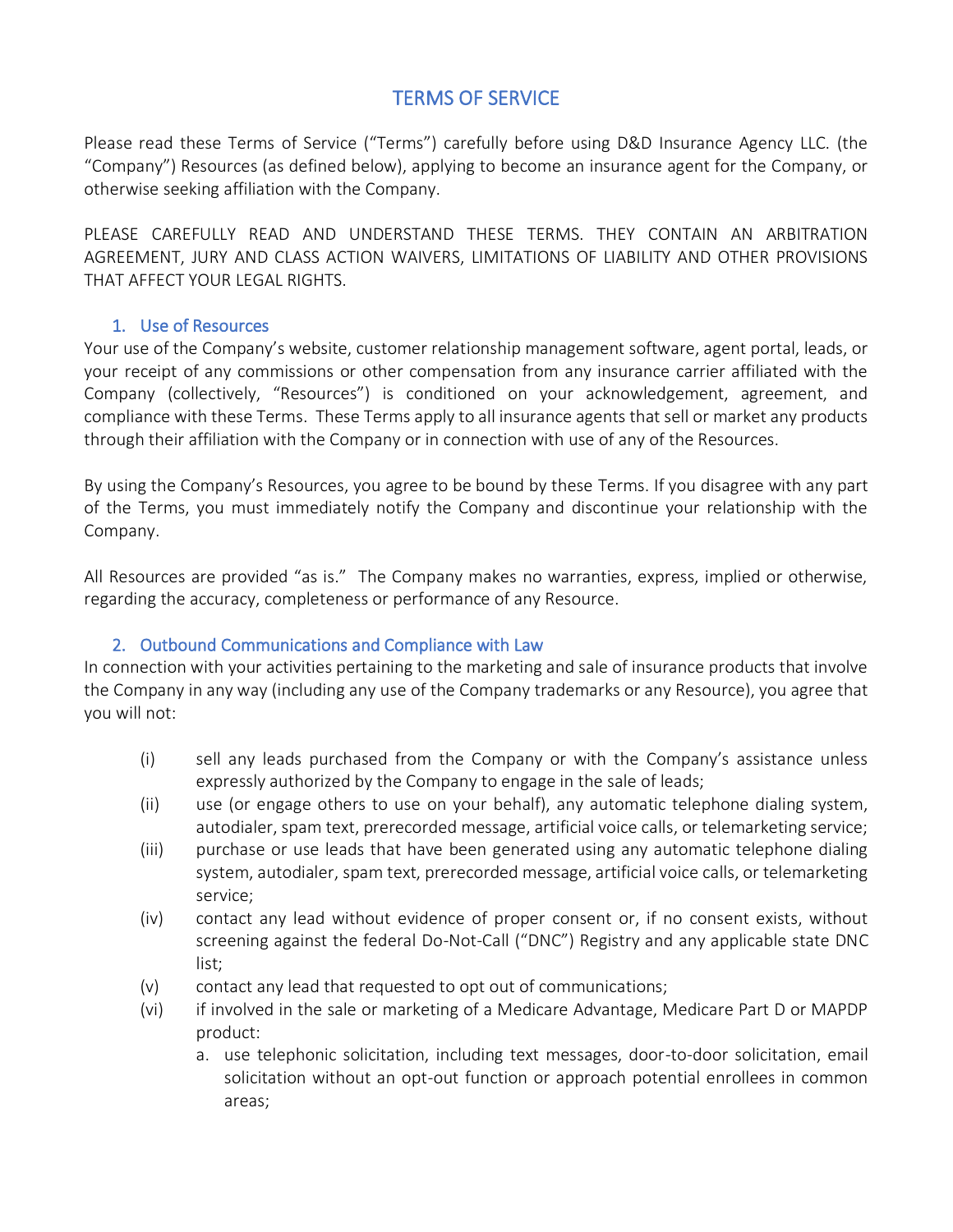- b. call a prospective enrollee who has not given permission to the entity with which you are affiliated to be contacted by a plan or sales agent;
- c. use communications and marketing materials that are inaccurate, misleading, have not been approved by CMS or the applicable carrier if approval is required, or otherwise do not comply with the Medicare marketing guidelines;
- d. fail to obtain an appropriate Scope of Appointment prior to a one-on-one telephonic or in-person marketing appointment; or
- e. enroll a prospective enrollee into a Medicare Advantage plan on an outbound call; or
- (vii) contact leads or use the Resources in any way that violates any federal or state law including, without limitation, marketing laws, the Telephone Consumer Protection Act of 1991 ("TCPA"), the Telemarketing Sales Rule ("TSR"), CAN-SPAM Act, the Health Insurance Portability and Accountability Act ("HIPAA"), the California Consumer Privacy Act ("CCPA"), or to the extent applicable, Medicare laws, regulations and guidance.

#### 3. Communication with Agent

As an agent, you authorize the Company to contact you in connection with the sale of insurance products. The Company may contact you by phone, email, text, voicemail, or other methods. You may opt out of communications by communicating to the Company your preference to opt out.

#### 4. Independent Contractors

Except for employee agents, the Company's agents are independent contractors of the Company and are not employees of the Company. Non-employee agents have the right to determine the method, manner, and means by which they perform their services. Nothing herein shall be construed to create a partnership, joint venture, or an agency relationship between non-employee contractors and the Company.

#### 5. Trademarks

The Company's name and logo, and all related names, logos, product and service names, designs and slogans are trademarks of the Company or its affiliates or licensors. You may not use such marks without the prior written permission of the Company. All other names, logos, product and service names, designs and slogans on the Company's website are the trademarks of their respective owners.

#### 6. Indemnification

You agree to defend, indemnify, and hold harmless the Company, its affiliates, licensors and service providers, and its and their respective officers, directors, employees, contractors, agents, licensors, suppliers, successors and assigns from and against any claims, liabilities, damages, judgments, awards, losses, costs, expenses or fees (including reasonable attorneys' fees) arising out of or relating to your violation of these Terms or your use of the Resources, including your violation of law.

#### 7. Limitation on Liability

TO THE EXTENT PERMITTED BY APPLICABLE LAW, IN NO EVENT WILL THE COMPANY (OR ITS EMPLOYEES, OFFICERS, DIRECTORS OR AGENTS) BE LIABLE TO YOU FOR ANY CONSEQUENTIAL, EXEMPLARY, INCIDENTAL, SPECIAL OR PUNITIVE DAMAGES ARISING OUT OF OR IN CONNECTION WITH THESE TERMS OR FROM THE USE OF OR INABILITY TO USE THE RESOURCES, REGARDLESS OF LEGAL THEORY, AND EVEN IF THE COMPANY HAS BEEN INFORMED OF THE POSSIBILITY OF SUCH DAMAGES. TO THE EXTENT PERMITTED BY APPLICABLE LAW, NOTWITHSTANDING ANYTHING TO THE CONTRARY CONTAINED